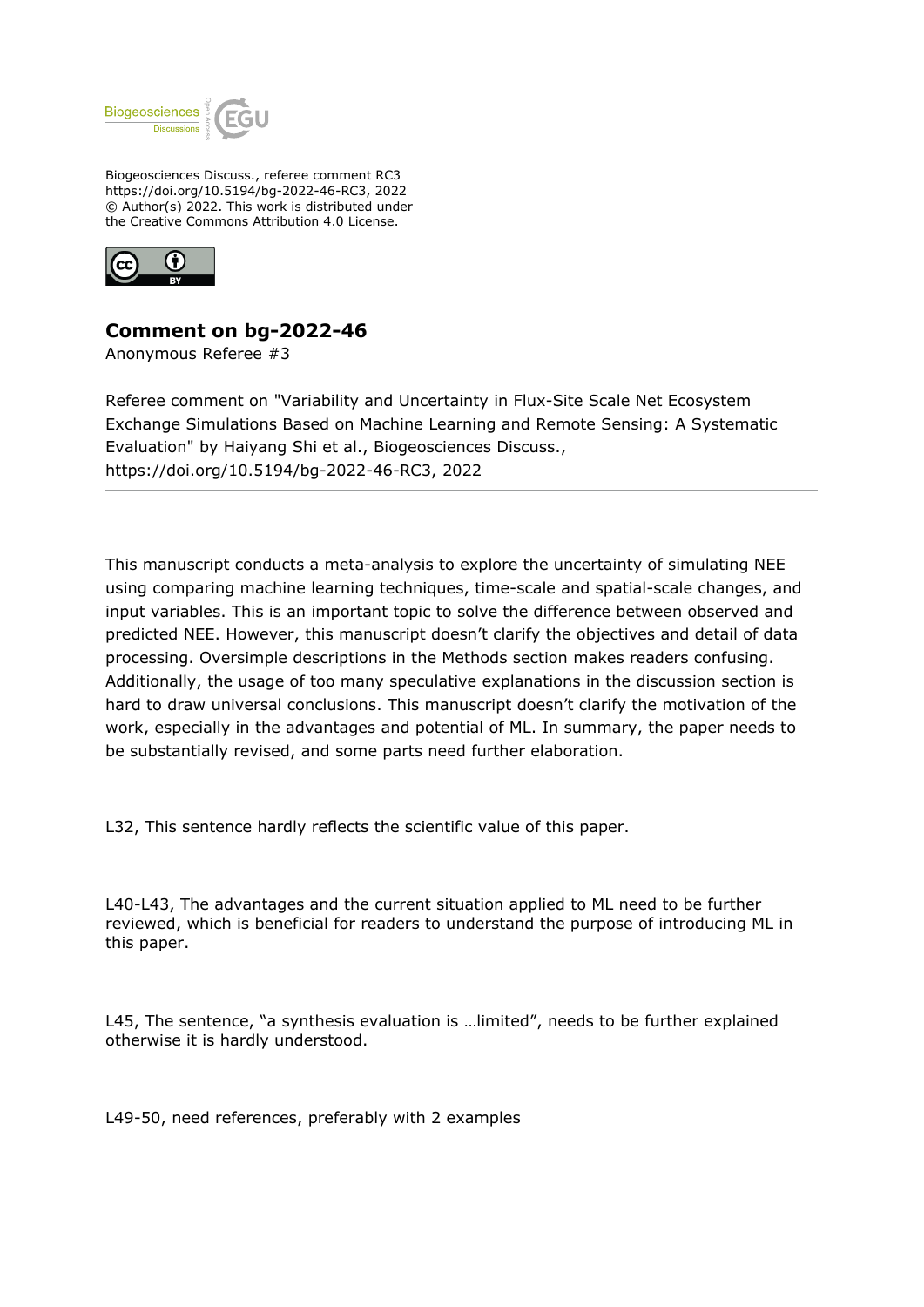L52-54, There is a logical gap between this sentence and the previous statements.

L88-93, The uncertainty caused by spatio-temporal heterogeneity cannot be confused with the volume of data sets. Because large-data volume does not equate to higher heterogeneity. Big data provides more opportunities to build balanced-training data. This section may need to be rewritten.

L107-108, need references

L116, "Other Features" needs to be clarified. The purpose of this manuscript may be to explore: the uncertainty of NEE evaluation results caused by ML techniques, spatiotemporal resolution remote sensing data, and verification methods according to the introduction?

L144, An oversimplified description of the workflow, please give an overview and detailed sub-steps of data processing and simulation. It is hard to know the objectives of each analysis for readers.

L150, Abbreviations in the figure need to be clarified

L178, Need scale bar and north arrow in figure 3

L198, It is difficult to find the differences among algorithms using simple comparisons in figure 5a, and needs more statistically testing. Additionally, this figure confuses me. Why are MLR, RF, SVM, and ANN separately compared? Please provide explanations. Why is PLSR with high R2 removed? Finally, there are also some problems with the image. The caption does not explain the details of the box. Does the line in the box represent the mean or the median?

L205, Avoid using the word "significant" without statistically testing

L206-210, It is hard to read the trend in Figure 6. Recommend adding a line chart to demonstrate the decreasing trend.

L212, There are no details of the boxplot. Are all models incorporated into the time-scales comparison, or only RF, SVM, and ANN? Please add the details of data processing.